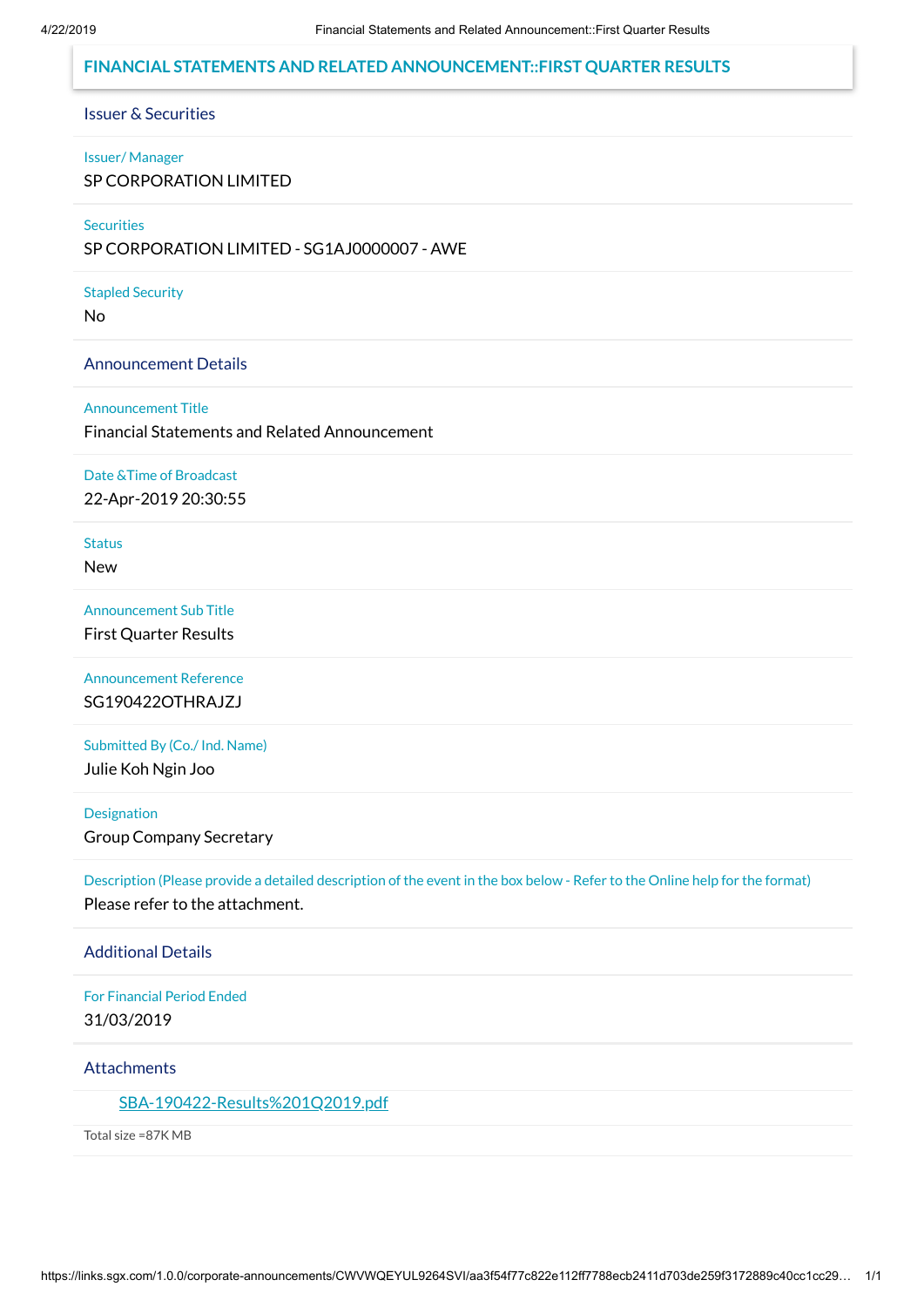

**SP CORPORATION LIMITED** 

**(Company Registration No. 195200115k)** 

# **UNAUDITED RESULTS FOR THE FIRST QUARTER ENDED 31 MARCH 2019 ("1Q2019") \_\_\_\_\_\_\_\_\_\_\_\_\_\_\_\_\_\_\_\_\_\_\_\_\_\_\_\_\_\_\_\_\_\_\_\_\_\_\_\_\_\_\_\_\_\_\_\_\_\_\_\_\_\_\_\_\_\_\_\_\_\_\_\_\_\_\_\_\_\_\_**

**\_\_\_\_\_\_\_\_\_\_\_\_\_\_\_\_\_\_\_\_\_\_\_\_\_\_\_\_\_\_\_\_\_\_\_\_\_\_\_\_\_\_\_\_\_\_\_\_\_\_\_\_\_\_\_\_\_\_\_\_\_\_\_\_\_\_\_\_\_\_\_**

### **PART I - INFORMATION REQUIRED FOR ANNOUNCEMENTS OF QUARTERLY (Q1, Q2 & Q3), HALF-YEAR AND FULL YEAR RESULTS**

**1(a)(i) Consolidated Statement of Profit or Loss (for the group), together with a comparative statement for the corresponding period of the immediately preceding financial year** 

|                                              |             | Group     |                      |           |  |
|----------------------------------------------|-------------|-----------|----------------------|-----------|--|
|                                              |             |           | <b>First Quarter</b> |           |  |
|                                              |             | 31.03.19  | 31.03.18             | $+ / (-)$ |  |
|                                              | <b>Note</b> | \$'000    | \$'000               | $\%$      |  |
| <b>Revenue</b>                               | a           | 23,183    | 28,587               | (19)      |  |
| Cost of sales                                |             | (22, 548) | (27, 997)            | (19)      |  |
| <b>Gross profit</b>                          | a           | 635       | 590                  | 8         |  |
| Other operating income                       |             | 1         |                      | n.m       |  |
| Administrative expenses                      | b           | (633)     | (666)                | (5)       |  |
| Other operating expenses                     | C           | (170)     | (43)                 | 295       |  |
| Interest income                              | d           | 664       | 252                  | 163       |  |
| Interest expense                             | е           | (27)      |                      | n.m       |  |
| Profit before tax                            |             | 470       | 133                  | 253       |  |
| Income tax expense                           | f           | (71)      | (41)                 | 73        |  |
| Profit for the financial period              |             | 399       | 92                   | 334       |  |
| Profit attributable to owners of the Company |             | 399       | 92                   | 334       |  |

*n.m: Not meaningful*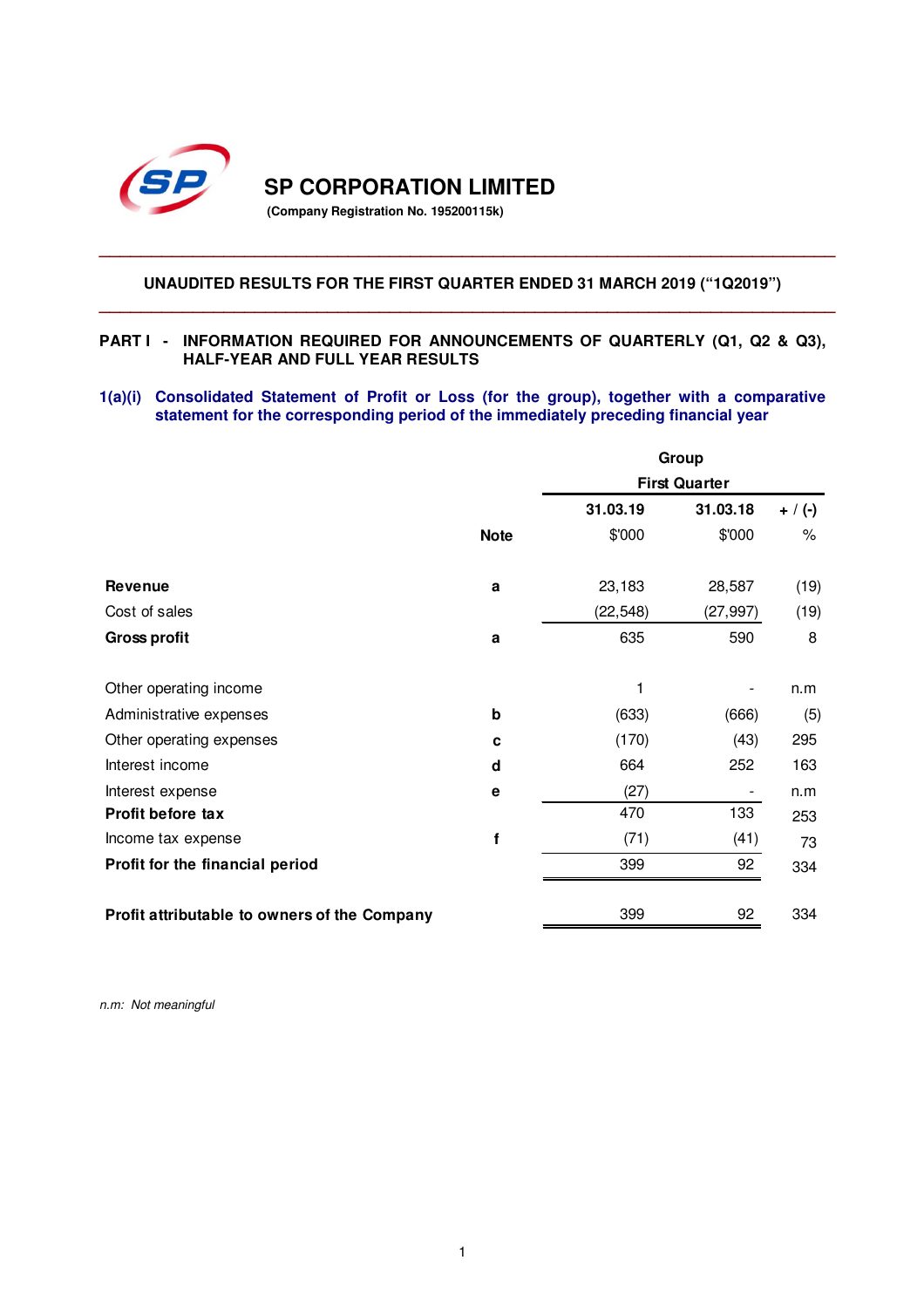### **1(a)(ii) Consolidated Statement of Profit or Loss and Other Comprehensive Income (for the group), together with a comparative statement for the corresponding period of the immediately preceding financial year**

\_\_\_\_\_\_\_\_\_\_\_\_\_\_\_\_\_\_\_\_\_\_\_\_\_\_\_\_\_\_\_\_\_\_\_\_\_\_\_\_\_\_\_\_\_\_\_\_\_\_\_\_\_\_\_\_\_\_\_\_\_\_\_\_\_\_\_\_\_\_\_\_\_\_\_\_\_\_

|                                                                                                              |             | Group<br><b>First Quarter</b> |                    |                |
|--------------------------------------------------------------------------------------------------------------|-------------|-------------------------------|--------------------|----------------|
|                                                                                                              | <b>Note</b> | 31.03.19<br>\$'000            | 31.03.18<br>\$'000 | $+$ / (-)<br>% |
| Profit for the financial period                                                                              |             | 399                           | 92                 | 334            |
| Other comprehensive income (loss) after tax:<br>Item that may be reclassified subsequently to profit or loss |             |                               |                    |                |
| Exchange differences on translation of foreign operations                                                    | g           | (285)                         | (924)              | (69)           |
| Total comprehensive income (loss) for the financial period                                                   |             | 114                           | (832)              | n.m            |
| Total comprehensive income (loss) for the financial period<br>attributable to owners of the Company          |             | 114                           | (832)              | n.m            |

## **1(a)(iii) Profit for the financial period of the Group is arrived at after (charging) crediting the following:**

|                                     |                    | Group<br><b>First Quarter</b> |  |  |
|-------------------------------------|--------------------|-------------------------------|--|--|
|                                     | 31.03.19<br>\$'000 | 31.03.18<br>\$'000            |  |  |
| Depreciation of plant and equipment | (11)               | (7)<br>(43)                   |  |  |
| Foreign currency exchange loss      | (170)              |                               |  |  |

### **Note:**

- a. The decrease in revenue was mainly due to the lower average selling prices for coal, rubber and aluminium and lower sales volume for rubber and aluminium. Gross profit increased as a result of the higher coal trading volume, offset by the lower gross profit from rubber and aluminium sales.
- b. Administrative expenses decreased mainly due to lower manpower costs.
- c. Other operating expenses increased due to higher foreign currency exchange loss as the US dollar depreciated against Singapore dollar during the quarter.
- d. The higher interest income was contributed by the interest income from a loan to a related party and higher overdue trade receivables.
- e. Interest expense arose from trade financing for commodities trading.
- f. Income tax expense was higher mainly due to an increase in net profit.
- g. The translation loss was due to the depreciation of US dollar against Singapore dollar upon consolidation of subsidiaries whose functional currency is US dollar.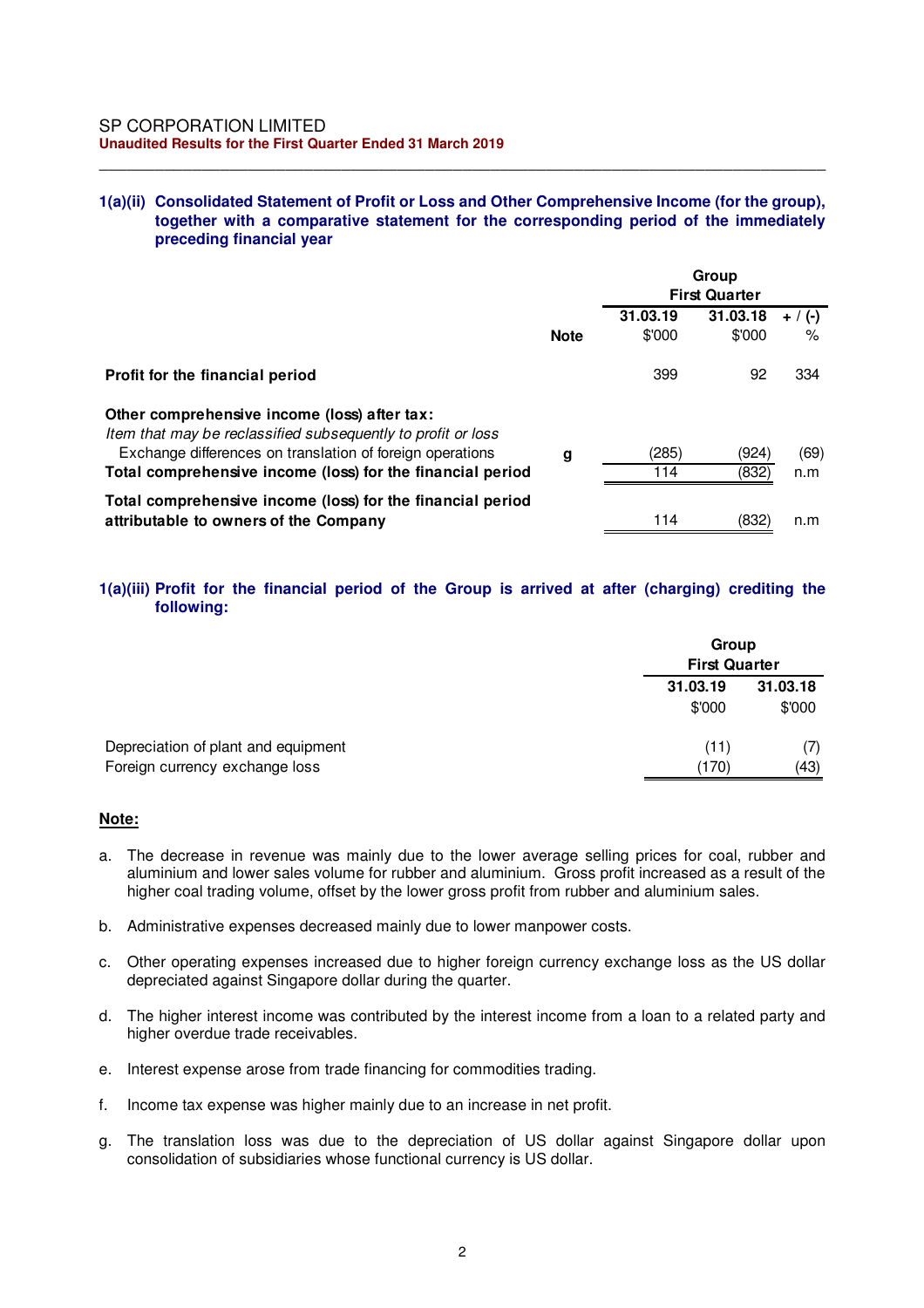### SP CORPORATION LIMITED **Unaudited Results for the First Quarter Ended 31 March 2019**

### **1(b)(i) Statements of Financial Position (for the issuer and group), together with a comparative statement as at the end of the immediately preceding financial year**

\_\_\_\_\_\_\_\_\_\_\_\_\_\_\_\_\_\_\_\_\_\_\_\_\_\_\_\_\_\_\_\_\_\_\_\_\_\_\_\_\_\_\_\_\_\_\_\_\_\_\_\_\_\_\_\_\_\_\_\_\_\_\_\_\_\_\_\_\_\_\_\_\_\_\_\_\_\_

|                                     |              | Group    |          | Company   |           |
|-------------------------------------|--------------|----------|----------|-----------|-----------|
|                                     |              | 31.03.19 | 31.12.18 | 31.03.19  | 31.12.18  |
|                                     | <b>Note</b>  | \$'000   | \$'000   | \$'000    | \$'000    |
| <b>ASSETS</b>                       |              |          |          |           |           |
| <b>Non-current assets</b>           |              |          |          |           |           |
| Plant and equipment                 |              | 196      | 208      | 134       | 140       |
| Investments in subsidiaries         |              |          |          | 30,650    | 30,611    |
| Total non-current assets            |              | 196      | 208      | 30,784    | 30,751    |
| <b>Current assets</b>               |              |          |          |           |           |
| Trade and other receivables         | $\mathsf{h}$ | 42,706   | 37,036   | 20,831    | 20,831    |
| Loan to a related party             |              | 20,000   | 20,000   |           |           |
| Tax recoverable                     |              | 28       | 24       |           |           |
| Cash and bank balances              | m            | 7,873    | 10,460   | 508       | 903       |
| Total current assets                |              | 70,607   | 67,520   | 21,339    | 21,734    |
| <b>Total assets</b>                 |              | 70,803   | 67,728   | 52,123    | 52,485    |
| <b>EQUITY AND LIABILITIES</b>       |              |          |          |           |           |
| <b>Equity</b>                       |              |          |          |           |           |
| Share capital                       |              | 58,366   | 58,366   | 58,366    | 58,366    |
| <b>Translation reserve</b>          | g            | (543)    | (258)    |           |           |
| <b>Accumulated losses</b>           |              | (4, 266) | (4,665)  | (19, 893) | (19, 982) |
| Total equity                        |              | 53,557   | 53,443   | 38,473    | 38,384    |
| <b>Non-current liability</b>        |              |          |          |           |           |
| Deferred tax                        |              | 72       | 49       |           | 1.        |
| <b>Current liabilities</b>          |              |          |          |           |           |
| <b>Borrowings</b>                   |              | 11,191   |          |           |           |
| Trade and other payables            |              | 5,665    | 13,952   | 13,627    | 14,079    |
| Income tax payable                  |              | 318      | 284      | 23        | 21        |
| <b>Total current liabilities</b>    |              | 17,174   | 14,236   | 13,650    | 14,100    |
| <b>Total equity and liabilities</b> |              | 70,803   | 67,728   | 52,123    | 52,485    |

## **Note:**

- h. The increase in trade and other receivables was largely due to an advance for coal order placement of approximately \$7.8 million, partially offset by the collections from customers.
- i. Borrowings were in the form of trust receipts for commodities trading.
- j. The decrease in trade and other payables was mainly due to the timing of lumpy payments to coal and rubber suppliers.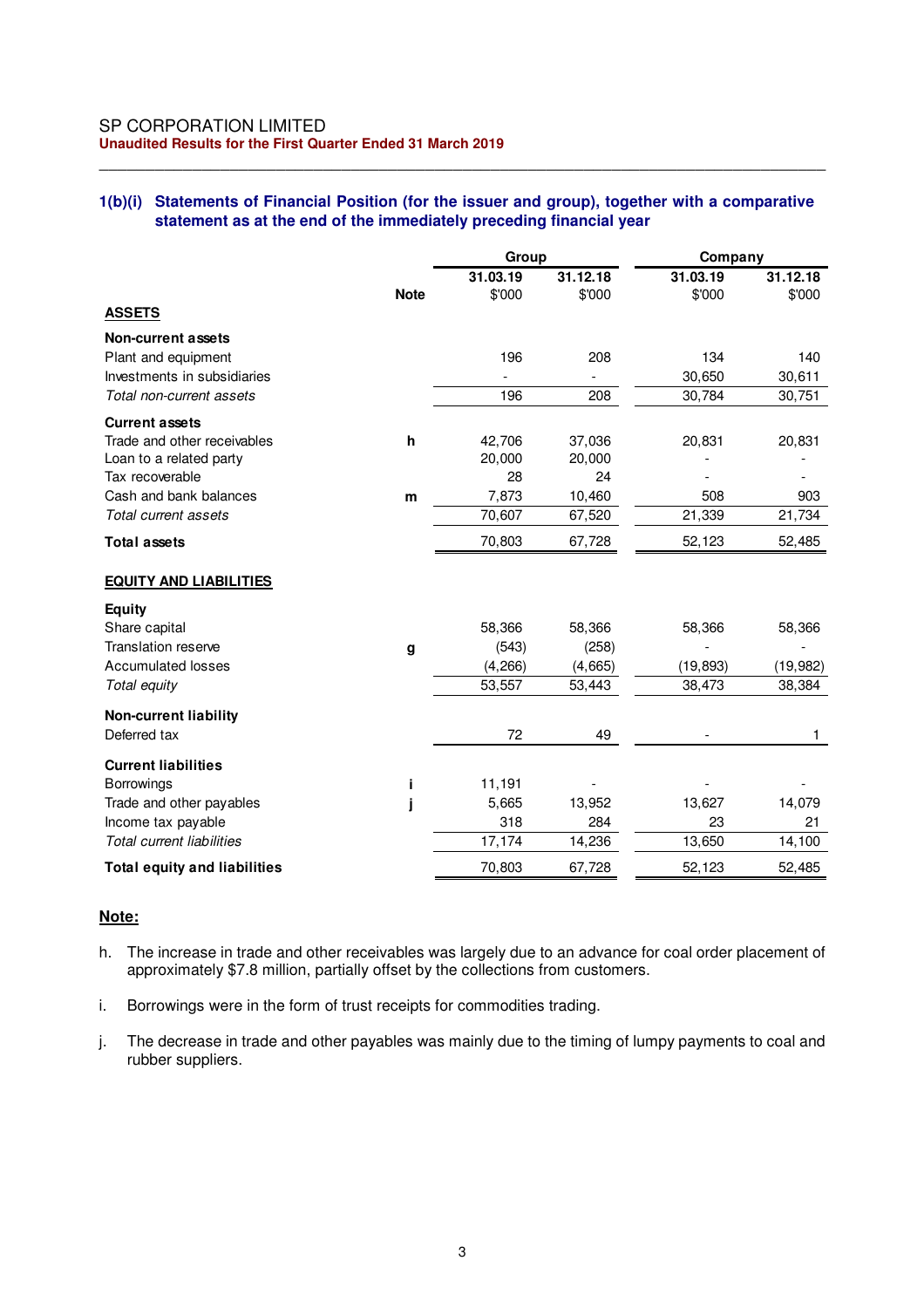## **1(b)(ii) Aggregate amount of group's borrowings and debt securities**

### **Amount repayable in one year or less, or on demand**

|                | As at 31,03,19<br>As at 31.12.18 |         |                          |
|----------------|----------------------------------|---------|--------------------------|
| <b>Secured</b> | <b>Unsecured</b>                 | Secured | <b>Unsecured</b>         |
| \$'000         | \$'000                           | \$'000  | \$'000                   |
| $11.19+$       | -                                | -       | $\overline{\phantom{0}}$ |

\_\_\_\_\_\_\_\_\_\_\_\_\_\_\_\_\_\_\_\_\_\_\_\_\_\_\_\_\_\_\_\_\_\_\_\_\_\_\_\_\_\_\_\_\_\_\_\_\_\_\_\_\_\_\_\_\_\_\_\_\_\_\_\_\_\_\_\_\_\_\_\_\_\_\_\_\_\_

## **Details of any collateral**

The Group's borrowings as at 31 March 2019 from a bank were secured by fixed deposits of approximately \$2.0 million placed with it.

## **1(c) A statement of cash flows (for the group), together with a comparative statement for the corresponding period of the immediately preceding financial year**

|                                                                 |             | Group                |          |
|-----------------------------------------------------------------|-------------|----------------------|----------|
|                                                                 |             | <b>First Quarter</b> |          |
|                                                                 |             | 31.03.19             | 31.03.18 |
|                                                                 | <b>Note</b> | \$'000               | \$'000   |
| <b>Operating activities</b>                                     |             |                      |          |
| Profit before tax                                               |             | 470                  | 133      |
| Adjustments for:                                                |             |                      |          |
| Depreciation of plant and equipment                             |             | 11                   | 7        |
| Interest expense                                                |             | 27                   |          |
| Interest income                                                 |             | (664)                | (252)    |
| Fair value gain on forward contracts, unrealised                |             |                      | (31)     |
| Operating cash flows before movements in working capital        |             | (156)                | (143)    |
| Trade and other receivables                                     |             | (5,836)              | 8,165    |
| Restricted bank balances                                        |             | (1, 138)             | 719      |
| Trade and other payables                                        |             | (7, 778)             | (6,966)  |
| Cash (used in) generated from operations                        |             | (14,908)             | 1,775    |
| Interest received                                               |             | 129                  | 94       |
| Interest paid                                                   |             | (27)                 |          |
| Income tax paid, net                                            |             | (14)                 | (12)     |
| Net cash (used in) from operating activities                    | k           | (14, 820)            | 1,857    |
| <b>Financing activities</b>                                     |             |                      |          |
| Proceeds from borrowings                                        |             | 28,834               |          |
| Repayments of borrowings                                        |             | (17, 643)            |          |
| Net cash from financing activities                              |             | 11,191               |          |
| Net (decrease) increase in cash and cash equivalents            |             | (3,629)              | 1,857    |
| Cash and cash equivalents at the beginning of financial period  |             | 9,167                | 20,837   |
| Effects of exchange rate changes on the balance of cash held in |             |                      |          |
| foreign currencies                                              |             | (96)                 | (484)    |
| Cash and cash equivalents at the end of financial period        | m           | 5,442                | 22,210   |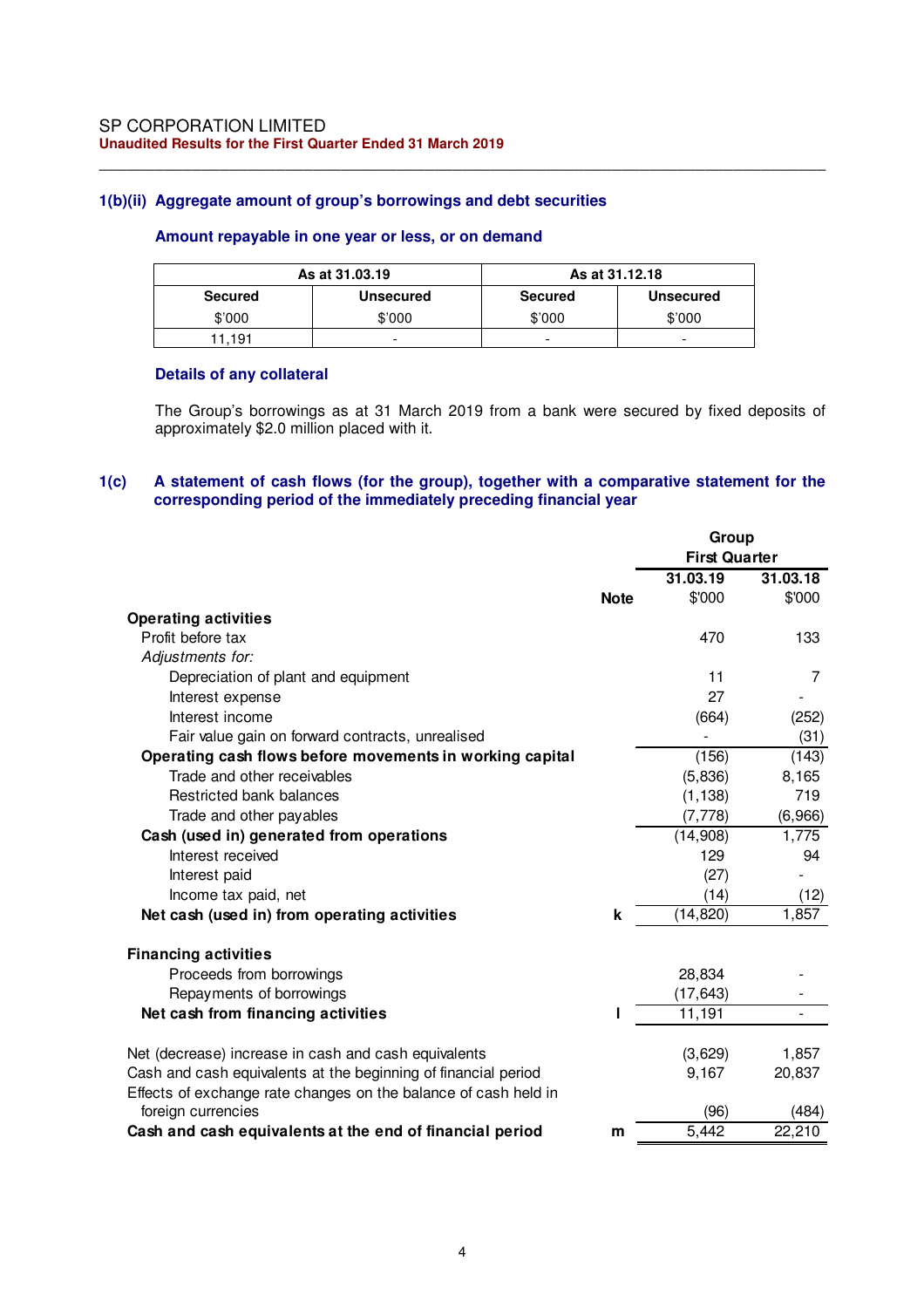## **Note:**

k. Net cash used in operating activities during 1Q2019 was largely due to the advance for coal order placement, partially offset by the collections from customers as well as lumpy payments to suppliers.

\_\_\_\_\_\_\_\_\_\_\_\_\_\_\_\_\_\_\_\_\_\_\_\_\_\_\_\_\_\_\_\_\_\_\_\_\_\_\_\_\_\_\_\_\_\_\_\_\_\_\_\_\_\_\_\_\_\_\_\_\_\_\_\_\_\_\_\_\_\_\_\_\_\_\_\_\_\_

- l. Net cash from financing activities was through utilisation of trust receipt facilities for commodities trading.
- m. Cash and cash equivalents as at 31 March 2019 excluded a sum of \$2,431,000 (31 December 2018: \$1,293,000; 31 March 2018: \$1,128,000) which had been pledged to banks as collateral for trade and credit facilities provided to a subsidiary.

### **1(d)(i) A statement (for the issuer and group) showing either (i) all changes in equity or (ii) changes in equity other than those arising from capitalisation issues and distributions to shareholders, together with a comparative statement for the corresponding period of the immediately preceding financial year**

|                                                                                        | Equity attributable to owners of the Company |          |                                          |                        |  |
|----------------------------------------------------------------------------------------|----------------------------------------------|----------|------------------------------------------|------------------------|--|
|                                                                                        | <b>Share</b><br>Capital                      | Reserve  | <b>Translation Accumulated</b><br>Losses | Total<br><b>Equity</b> |  |
|                                                                                        | \$'000                                       | \$'000   | \$'000                                   | \$'000                 |  |
| <b>The Group</b>                                                                       |                                              |          |                                          |                        |  |
| At 1 January 2019<br>Total comprehensive income for the financial period               | 58,366                                       | (258)    | (4,665)                                  | 53,443                 |  |
| Profit for the financial period                                                        |                                              |          | 399                                      | 399                    |  |
| Other comprehensive loss for the financial period                                      |                                              | (285)    |                                          | (285)                  |  |
| At 31 March 2019                                                                       | 58,366                                       | (543)    | (4,266)                                  | 53,557                 |  |
| At 1 January 2018                                                                      | 58,366                                       | (997)    | (6, 563)                                 | 50,806                 |  |
| Total comprehensive loss for the financial period                                      |                                              |          |                                          |                        |  |
| Profit for the financial period                                                        |                                              |          | 92                                       | 92                     |  |
| Other comprehensive loss for the financial period                                      |                                              | (924)    |                                          | (924)                  |  |
| At 31 March 2018                                                                       | 58,366                                       | (1, 921) | (6, 471)                                 | 49,974                 |  |
| The Company                                                                            |                                              |          |                                          |                        |  |
| At 1 January 2019                                                                      | 58,366                                       |          | (19,982)                                 | 38,384                 |  |
| Total comprehensive income for the financial period<br>Profit for the financial period |                                              |          | 89                                       | 89                     |  |
| At 31 March 2019                                                                       | 58,366                                       |          | (19,893)                                 | 38,473                 |  |
| At 1 January 2018                                                                      | 58,366                                       |          | (20, 486)                                | 37,880                 |  |
| Total comprehensive income for the financial period                                    |                                              |          | 168                                      | 168                    |  |
| Profit for the financial period<br>At 31 March 2018                                    | 58,366                                       |          | (20, 318)                                | 38,048                 |  |
|                                                                                        |                                              |          |                                          |                        |  |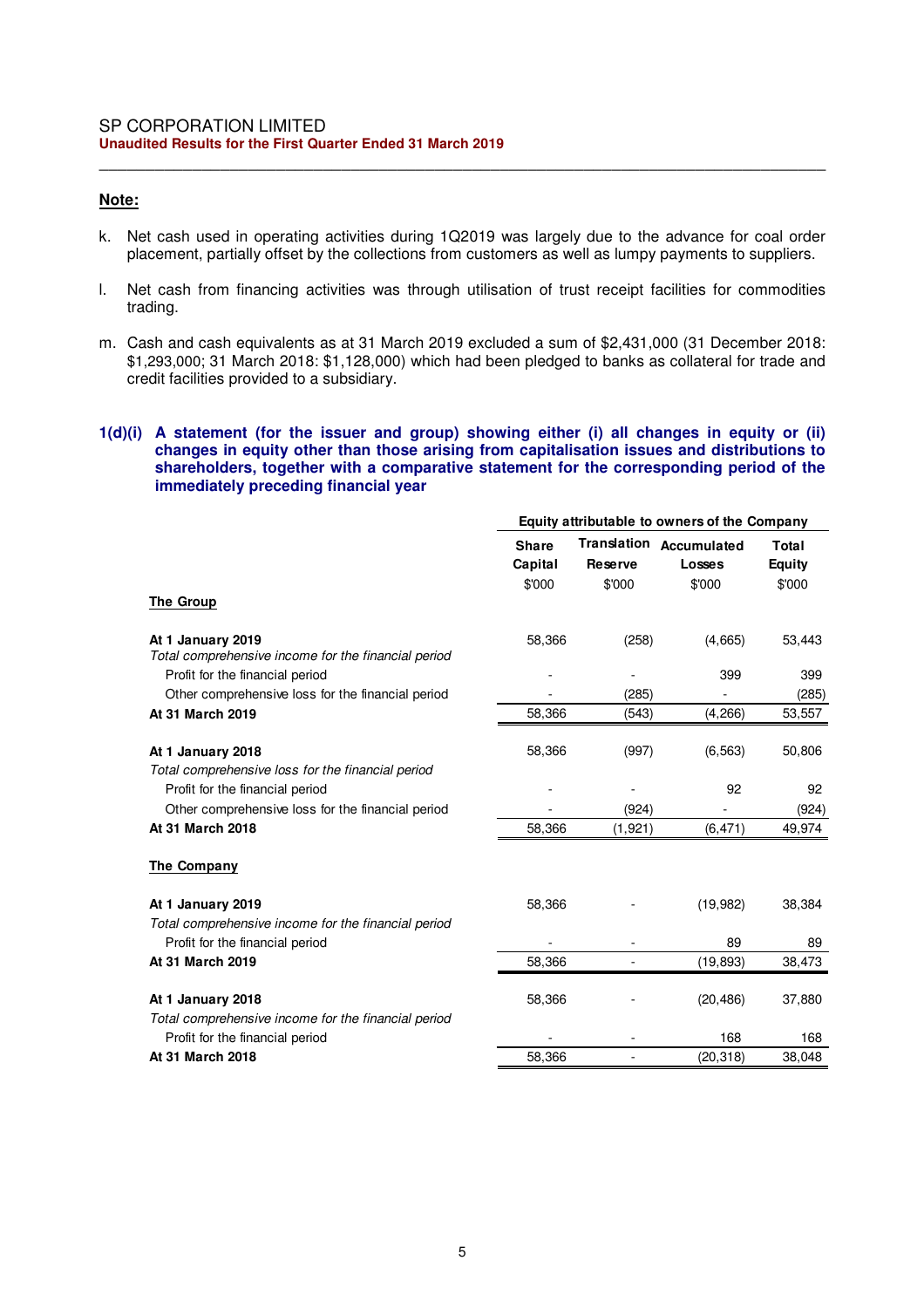**1(d)(ii) Details of any changes in the company's share capital arising from rights issue, bonus issue, share buy-backs, exercise of share options or warrants, conversion of other issues of equity securities, issue of shares or cash or as consideration for acquisition or for any other purpose since the end of the previous period reported on. State also the number of shares that may be issued on conversion of all the outstanding convertibles, as well as the number of shares held as treasury shares, if any, against the total number of issued shares excluding treasury shares of the issuer, as at the end of the current financial period reported on and as at the end of the corresponding period of the immediately preceding financial year** 

\_\_\_\_\_\_\_\_\_\_\_\_\_\_\_\_\_\_\_\_\_\_\_\_\_\_\_\_\_\_\_\_\_\_\_\_\_\_\_\_\_\_\_\_\_\_\_\_\_\_\_\_\_\_\_\_\_\_\_\_\_\_\_\_\_\_\_\_\_\_\_\_\_\_\_\_\_\_

None.

**1(d)(iii) To show the total number of issued shares excluding treasury shares as at the end of the current financial period and as at the end of the immediately preceding financial year** 

|                         | The Group     |               | The Company   |               |
|-------------------------|---------------|---------------|---------------|---------------|
|                         | 31.03.19      | 31.12.18      | 31.03.19      | 31.12.18      |
| Total number of         |               |               |               |               |
| issued ordinary shares* | 35.10 million | 35.10 million | 35.10 million | 35.10 million |

\* There were no treasury shares at the end of the respective financial period / year.

### **1(d)(iv) A statement showing all sales, transfers, disposal, cancellation and/or use of treasury shares as at the end of the current financial period reported on**

Not applicable.

**2. Whether the figures have been audited, or reviewed and in accordance with which standard (e.g. the Singapore Standard on Auditing 910 (Engagements to Review Financial Statements), or an equivalent standard** 

The figures have neither been audited nor reviewed by the Company's auditors.

## **3. Where the figures have been audited or reviewed, the auditors' report (including any qualifications or emphasis of matter)**

Not applicable.

### **4. Whether the same accounting policies and methods of computation as in the issuer's most recently audited annual financial statements have been applied**

Except as disclosed in Section 5 below, the Group has applied the same accounting policies and methods of computation in the financial statements for the current financial period compared with those used in the audited financial statements for the financial year ended 31 December 2018.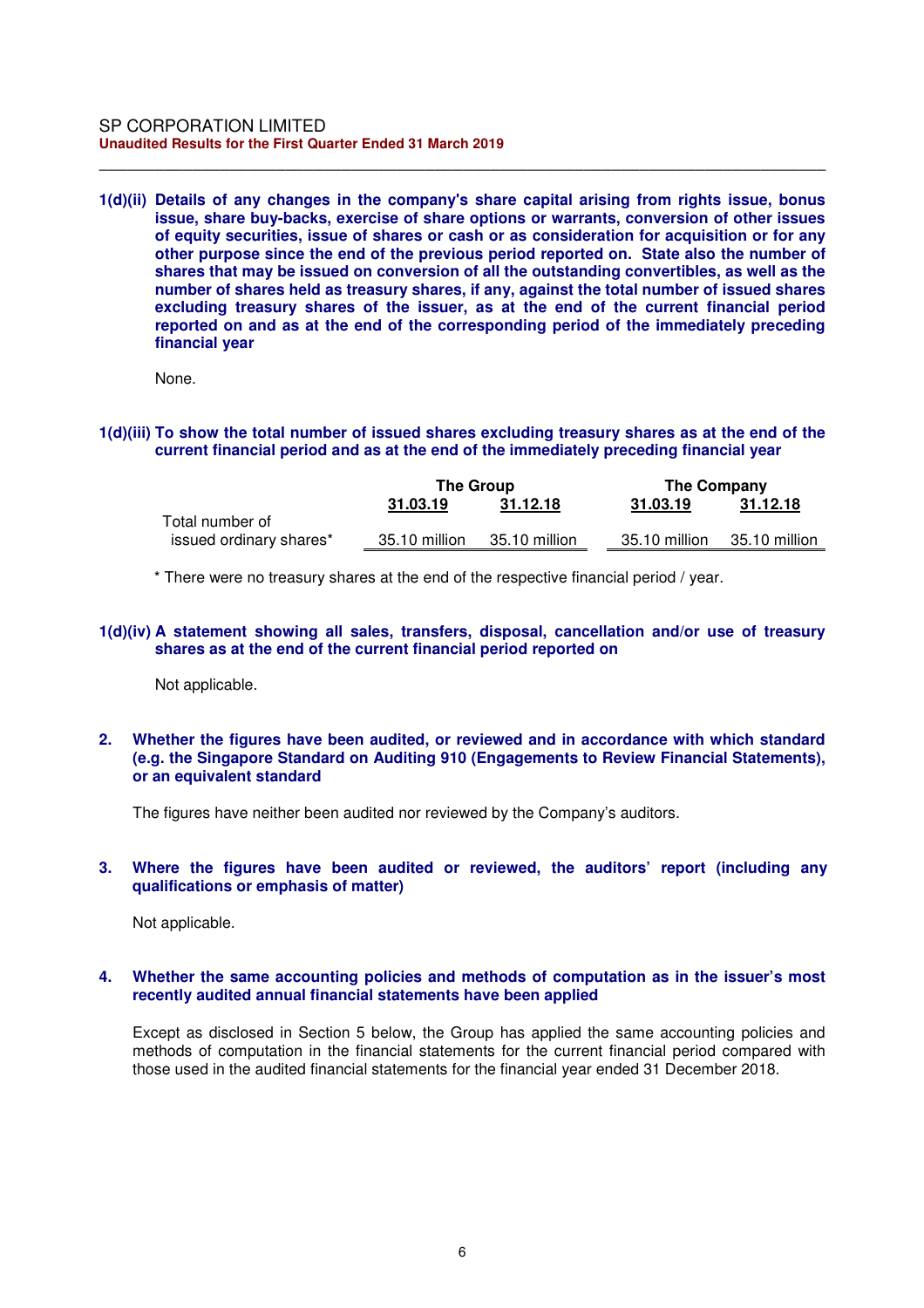### **5. If there are any changes in the accounting policies and methods of computation, including any required by an accounting standard, what has changed, as well as the reasons for, and the effect of, the change**

\_\_\_\_\_\_\_\_\_\_\_\_\_\_\_\_\_\_\_\_\_\_\_\_\_\_\_\_\_\_\_\_\_\_\_\_\_\_\_\_\_\_\_\_\_\_\_\_\_\_\_\_\_\_\_\_\_\_\_\_\_\_\_\_\_\_\_\_\_\_\_\_\_\_\_\_\_\_

The Group has adopted the Singapore Financial Reporting Standards (International) ("SFRS(I)s") that are effective for annual periods beginning on or after 1 January 2019 and are relevant to its operations. The adoption of these new SFRS(I)s, specifically SFRS(I) 16 *Leases,* does not result in any changes to the Group's and the Company's accounting policies and has no material effect on the amounts reported for the current financial period or prior financial years.

### **6. Earnings per ordinary share of the group for the current financial period reported on and the corresponding period of the immediately preceding financial year, after deducting any provision for preference dividends**

|                                                                                           |          | Group<br><b>First Quarter</b> |  |  |
|-------------------------------------------------------------------------------------------|----------|-------------------------------|--|--|
|                                                                                           | 31.03.19 | 31.03.18                      |  |  |
| Earnings per ordinary share based on weighted average<br>i)<br>number of shares (in cent) | 1.14     | 0.26                          |  |  |
| ii)<br>Earnings per ordinary share based on fully diluted basis<br>(in cent)              | 1.14     | 0.26                          |  |  |
| Weighted average number of ordinary shares (in million)                                   | 35.10    | 35.10                         |  |  |

**7. Net asset value (for the issuer and group) per ordinary share based on the total number of issued shares excluding treasury shares of the issuer at the end of the (a) current period reported on and (b) immediately preceding financial year** 

Net asset value per ordinary share (in dollar) Total number of issued shares\* at the end of the financial period / year (in million)

| Group    |          | Company  |          |
|----------|----------|----------|----------|
| 31.03.19 | 31.12.18 | 31.03.19 | 31.12.18 |
| 1.53     | 1.52     | 1.10     | 1.09     |
|          |          |          |          |
| 35.10    | 35.10    | 35.10    | 35.10    |

 $\overline{\phantom{0}}$ 

\* There were no treasury shares at the end of the respective financial period / year.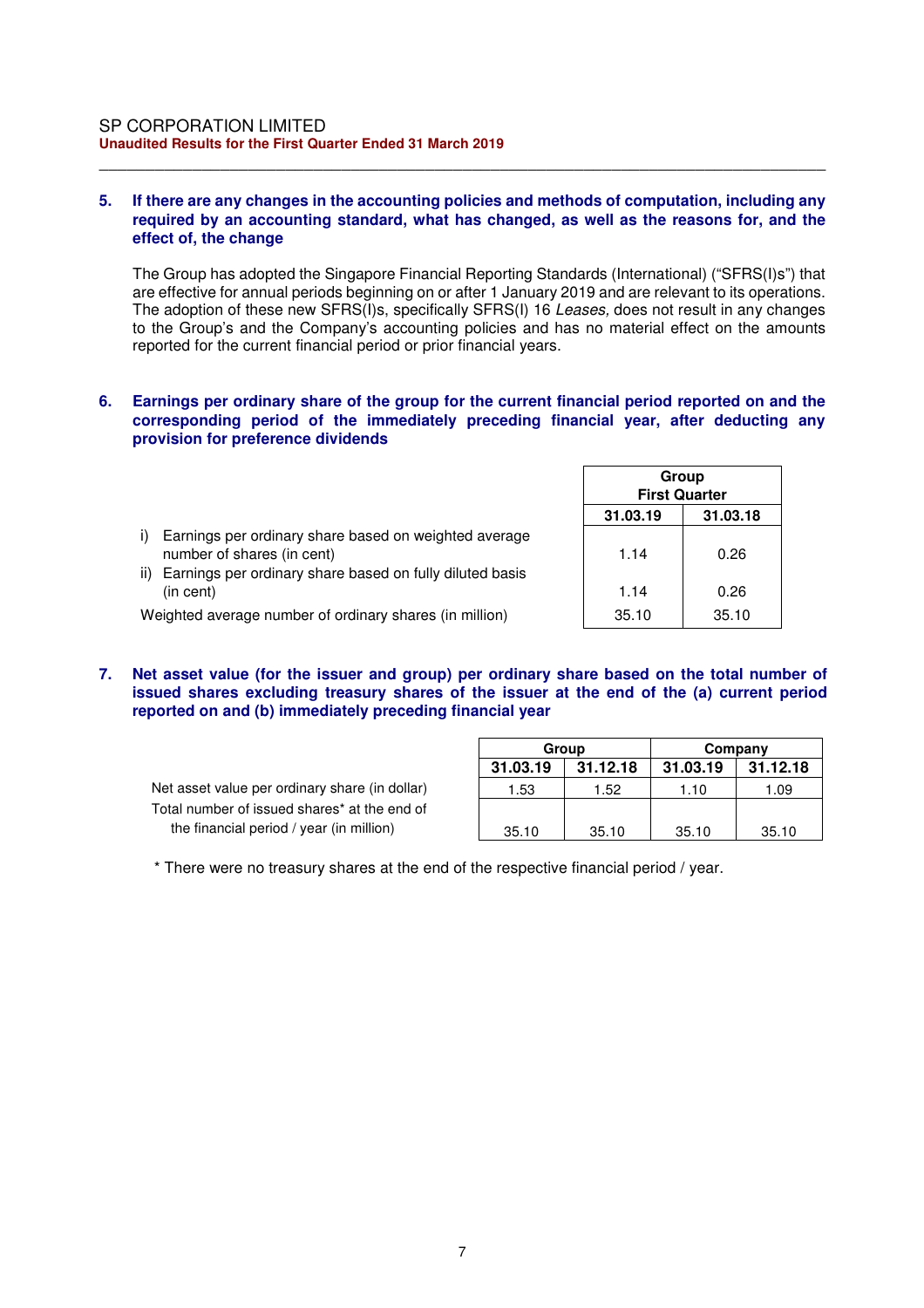#### SP CORPORATION LIMITED **Unaudited Results for the First Quarter Ended 31 March 2019**

### **8. A review of the performance of the group, to the extent necessary for a reasonable understanding of the group's business. The review must discuss any significant factors that affected the turnover, costs, and earnings of the group for the current financial period reported on, including (where applicable) seasonal or cyclical factors. It must also discuss any material factors that affected the cash flow, working capital, assets or liabilities of the group during the current financial period reported on**

\_\_\_\_\_\_\_\_\_\_\_\_\_\_\_\_\_\_\_\_\_\_\_\_\_\_\_\_\_\_\_\_\_\_\_\_\_\_\_\_\_\_\_\_\_\_\_\_\_\_\_\_\_\_\_\_\_\_\_\_\_\_\_\_\_\_\_\_\_\_\_\_\_\_\_\_\_\_

#### Commodities Trading Unit

The Unit's revenue decreased to \$23.2 million in 1Q2019 compared to \$28.6 million in 1Q2018. This was mainly attributable to lower revenue from the sale of coal as average selling prices dropped despite the higher volume. The lower average selling prices and lower sales volume of rubber and aluminium also contributed to the decline in revenue. Gross profit increased as a result of higher volume of coal traded, offset by the lower gross profit from rubber and aluminium sales.

Commodities trading reported a lower profit after tax of \$66,000 in 1Q2019 compared to \$118,000 in 1Q2018, mainly due to depreciation of the US dollar, partially offset by higher gross profit and higher interest income from higher level of overdue trade receivables.

#### Investment Unit

The Unit's profit in 1Q2019 arose mainly from the interest income of \$0.4 million on the \$20 million loan extended to a related party in September 2018 in return for an opportunity to participate in a mixed-use development project in Sanya, Hainan.

### **9. Where a forecast, or a prospect statement, has been previously disclosed to shareholders, any variance between it and the actual results**

Not applicable.

### **10. A commentary at the date of the announcement of the significant trends and competitive conditions of the industry in which the group operates and any known factors or events that may affect the group in the next reporting period and the next 12 months**

Coal deliveries for the financial year are expected to be in line with the quantity secured by the Group under the coal allocation agreement. The Group will continually seek opportunities to grow its commodities trading business.

The Group is exploring investment opportunities including the project in Sanya, Hainan to reposition, expand and diversify its business and operations to achieve a more consistent and sustainable growth.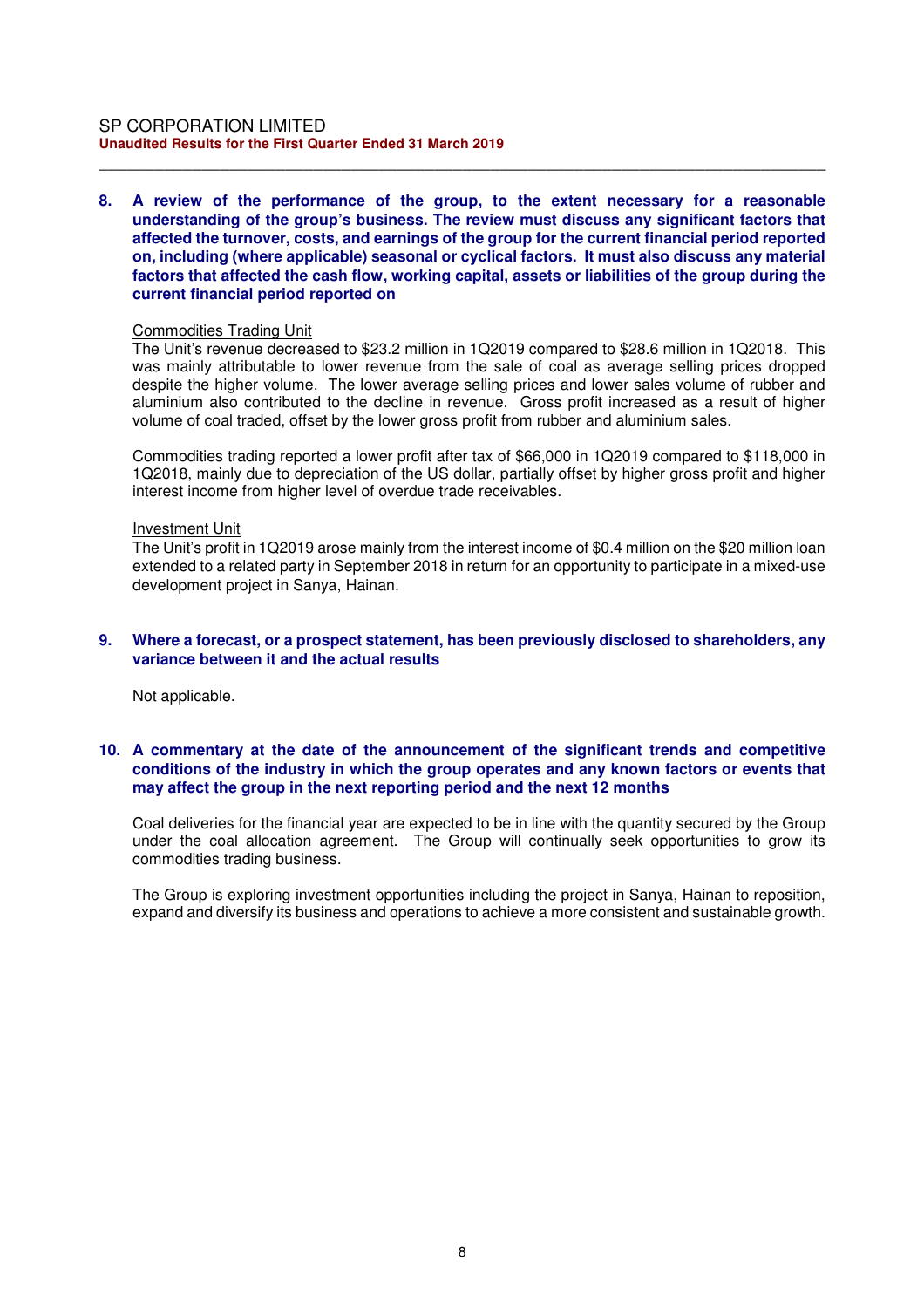### **11. Dividend**

## **(a) Current Financial Period Reported On**

Any dividend declared for the current financial period reported on?

None.

### **(b) Corresponding Period of the Immediately Preceding Financial Year**  Any dividend declared for the corresponding period of the immediately preceding financial year?

\_\_\_\_\_\_\_\_\_\_\_\_\_\_\_\_\_\_\_\_\_\_\_\_\_\_\_\_\_\_\_\_\_\_\_\_\_\_\_\_\_\_\_\_\_\_\_\_\_\_\_\_\_\_\_\_\_\_\_\_\_\_\_\_\_\_\_\_\_\_\_\_\_\_\_\_\_\_

None.

### **(c) Date payable**

Not applicable.

#### **(d) Books closure date**

Not applicable.

### **12. If no dividend has been declared/recommended, a statement to that effect**

No dividend has been declared or recommended for the three months ended 31 March 2019.

## **13. Interested Person Transactions**

The aggregate value of interested person transactions entered into during the following financial periods is as follows:

|                                                                                                                | Group                                         |          |                                             |          |
|----------------------------------------------------------------------------------------------------------------|-----------------------------------------------|----------|---------------------------------------------|----------|
|                                                                                                                | Aggregate value of all                        |          | Aggregate value of all                      |          |
|                                                                                                                | interested person<br>transactions (excluding  |          | interested person<br>transactions conducted |          |
|                                                                                                                | transactions less than                        |          | under shareholders'                         |          |
|                                                                                                                | \$100,000 and transactions                    |          | mandate pursuant to Rule                    |          |
|                                                                                                                | conducted under                               |          | 920 (excluding transaction                  |          |
|                                                                                                                | shareholders' mandate                         |          | less than \$100,000)                        |          |
|                                                                                                                | pursuant to Rule 920)<br><b>First Quarter</b> |          | <b>First Quarter</b>                        |          |
| Name of interested person                                                                                      | 31.03.19                                      | 31.03.18 | 31.03.19                                    | 31.03.18 |
|                                                                                                                | \$'000                                        | \$'000   | \$'000                                      | \$'000   |
| <b>Sales</b><br>William Nursalim alias William Liem & associates                                               |                                               |          | 1,398                                       | 2,858    |
| <b>Purchases</b><br>William Nursalim alias William Liem & associates                                           |                                               |          | 16,760                                      | 19,592   |
| Interest income from placement of refundable trade deposit<br>William Nursalim alias William Liem & associates |                                               |          | 140                                         | 119      |
| Interest income from loan<br>Nuri Holdings (S) Pte Ltd & associates                                            |                                               |          | 370                                         |          |
| Total interested person transactions                                                                           |                                               |          | 18,668                                      | 22,569   |